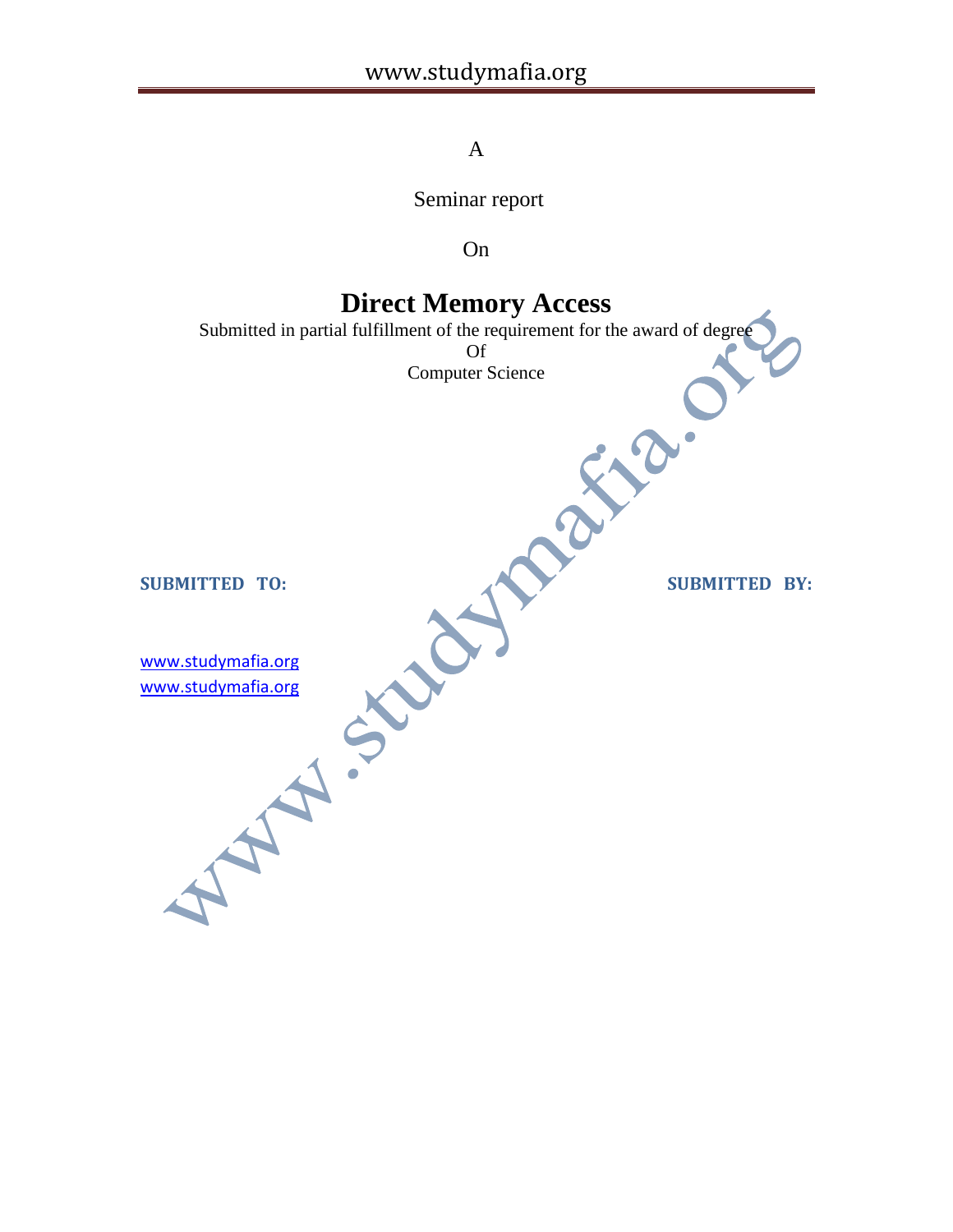## **Preface**

I have made this report file on the topic **Direct Memory Access**; I have tried my best to elucidate all the relevant detail to the topic to be included in the report. While in the beginning I have tried to give a general view about this topic.

My efforts and wholehearted co-corporation of each and everyone has ended on a successful note. I express my sincere gratitude to …………..who assisting me throughout the preparation of this topic. I thank him for providing me the reinforcement, Confidence and most importantly the track for the topic whenever I needed it.<br>
Confidence and most importantly the track for the topic whenever I needed it.<br>
Confidence and most importantly the track for the topic whenever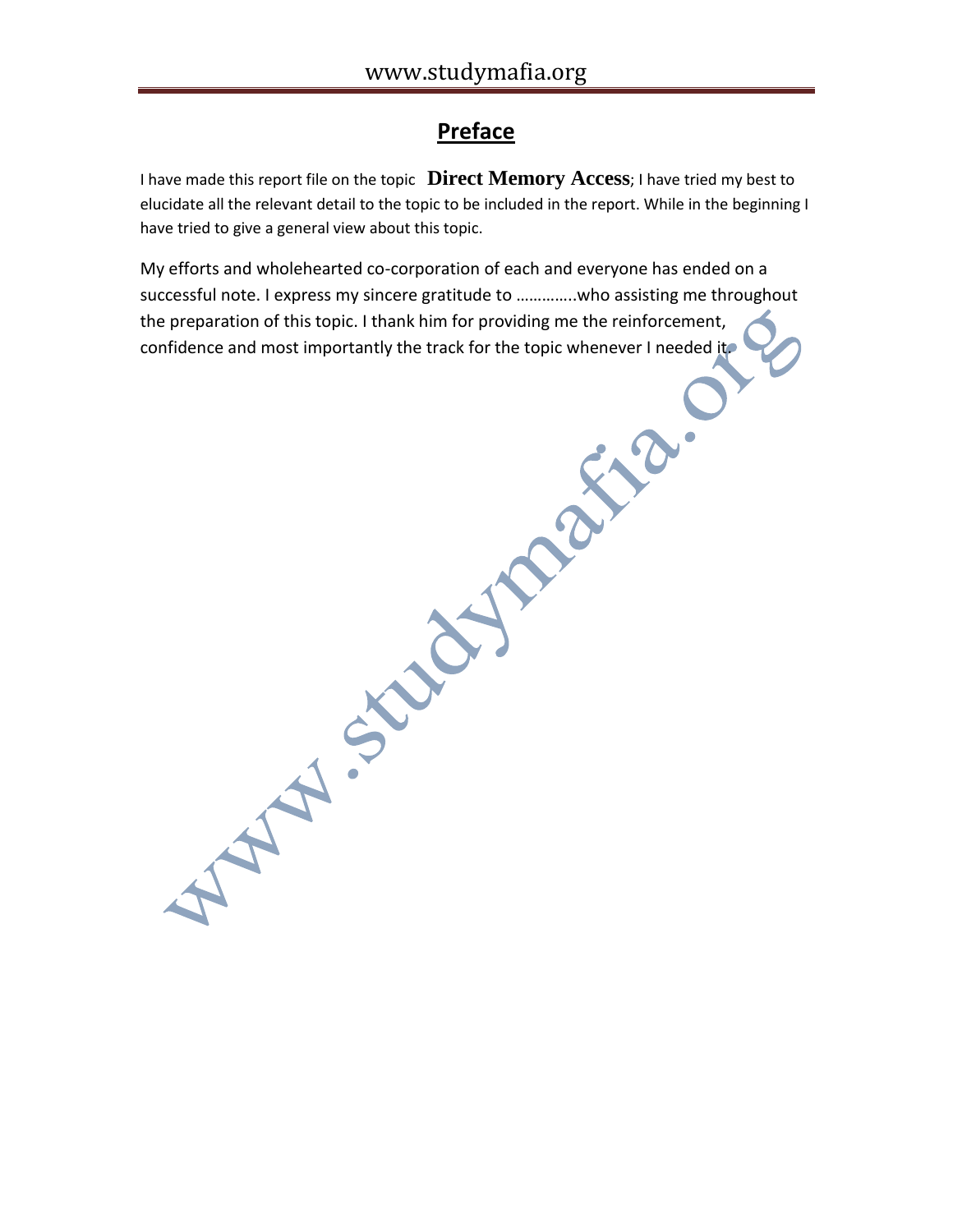## **Introduction**

In many I/O interfacing applications and certainly in data acquisition systems, it is often necessary to transfer data to or from an interface at data rates higher than those possible using simple programmed I/O loops. Microprocessor controlled data transfers within the PC (using the IN (port) and OUT (port) instructions) require a significant amount of CPU time and are performed at a significantly reduced data rate. Further to this, the CPU cannot perform any other processing during program controlled I/O operations.

While the use of interrupts might allow the CPU to perform some concurrent tasks, certain applications exist where the amount of data to be transferred and the data rate required is too high. Two such applications are as follows:

• Transferring screen information to the 'video card adapter' on board memory

• Transferring data from a remote I/O device (data acquisition board) to the PC's memory

Direct memory access (DMA) facilitates the maximum data transfer rate and microprocessor concurrence. Unlike programmed or interrupt controlled I/O, where data is transferred via the microprocessor and its internal registers, DMA (as its name implies) transfers data directly between an I/O device and memory (memory to memory DMA transfers are also possible). Whichever CPU is being used, it must have a DMA feature to determine when DMA is required, so that it can relinquish control of the address and data buses, as well as the control lines required to read and write to memory. In addition, the CPU must inform the I/O device that requires the DMA data transfer when it again requires control of the address and data buses and I/O control lines. Further to this, a separate DMA controller is required to actually perform the DMA I/O operations.

# **What is DMA?**

The transfer of data between a fast storage device such as magnetic disk and memory is often limited by the speed of the CPU. Removing the CPU from the path and letting the peripheral device manage the memory buses directly would improve the speed of transfer .this transfer technique is called Direct memory access(DMA).During DMA transfer the CPU is idle and has no control of the memory buses. A DMA controller takes over the buses to manage the transfer directly between the IO device and memory.

The process of DMA is handled by a DMA chip and it can be considered as a primitive secondary processor whose job is to relieve the main processor of much of the burden of memory transfers between memory and I/O Devices. The DMA chip was originally an Intel 8237 device. There are three possible ways that the 8237 can transfer data - I/O to Memory, Memory to I/O and Memory to Memory.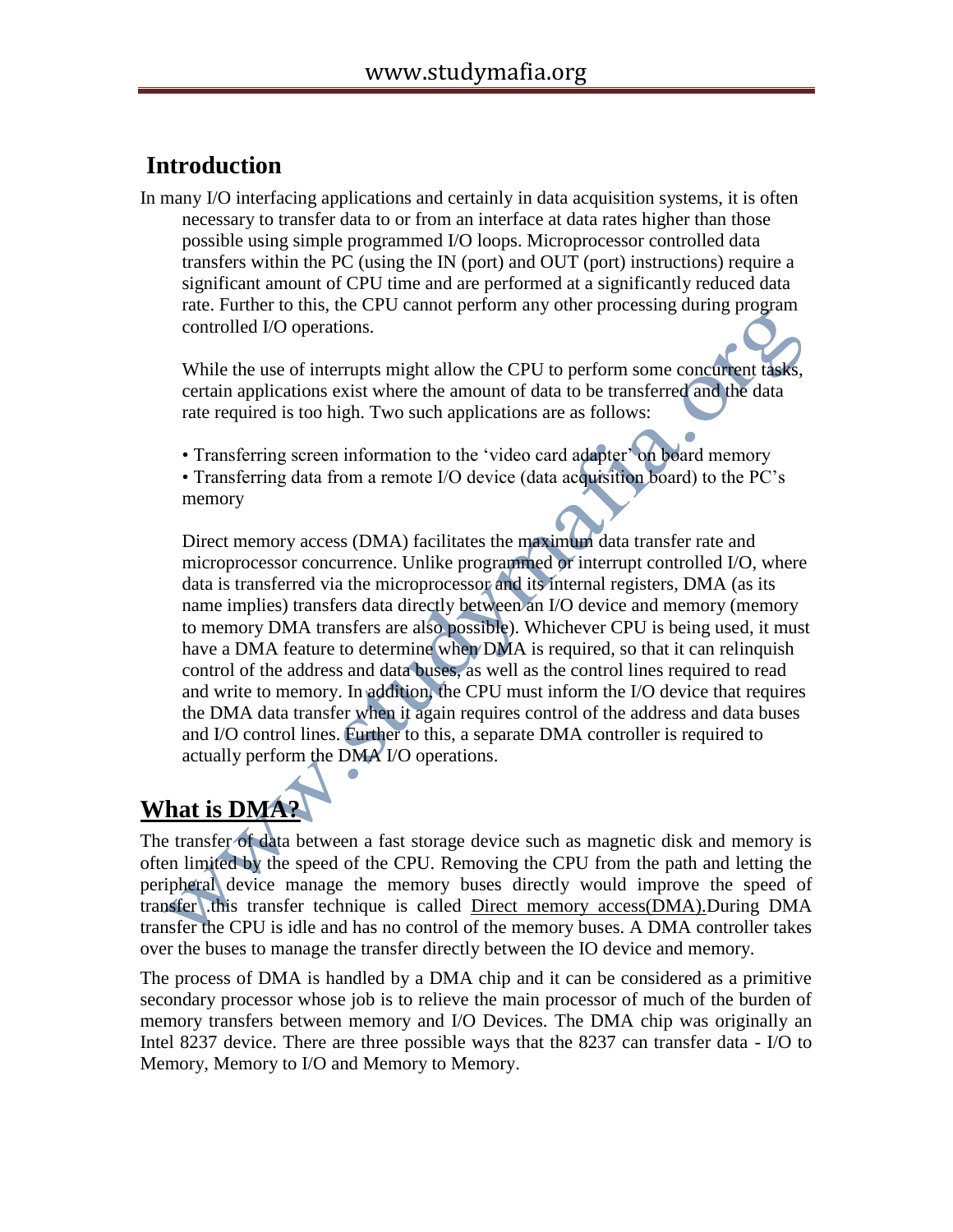### **History**

History<br>An IBM (International Business Machines) compatible computer system includes two<br>Intel 8237 compatible DMA controllers. A complete description of the controller Intel 8237 compatible DMA controllers. A complete description of the 8237 DMA controller is found in the 8237A High Performance Programmable DMA Controller datasheet published by Intel Corporation, and hereby incorporated by reference.

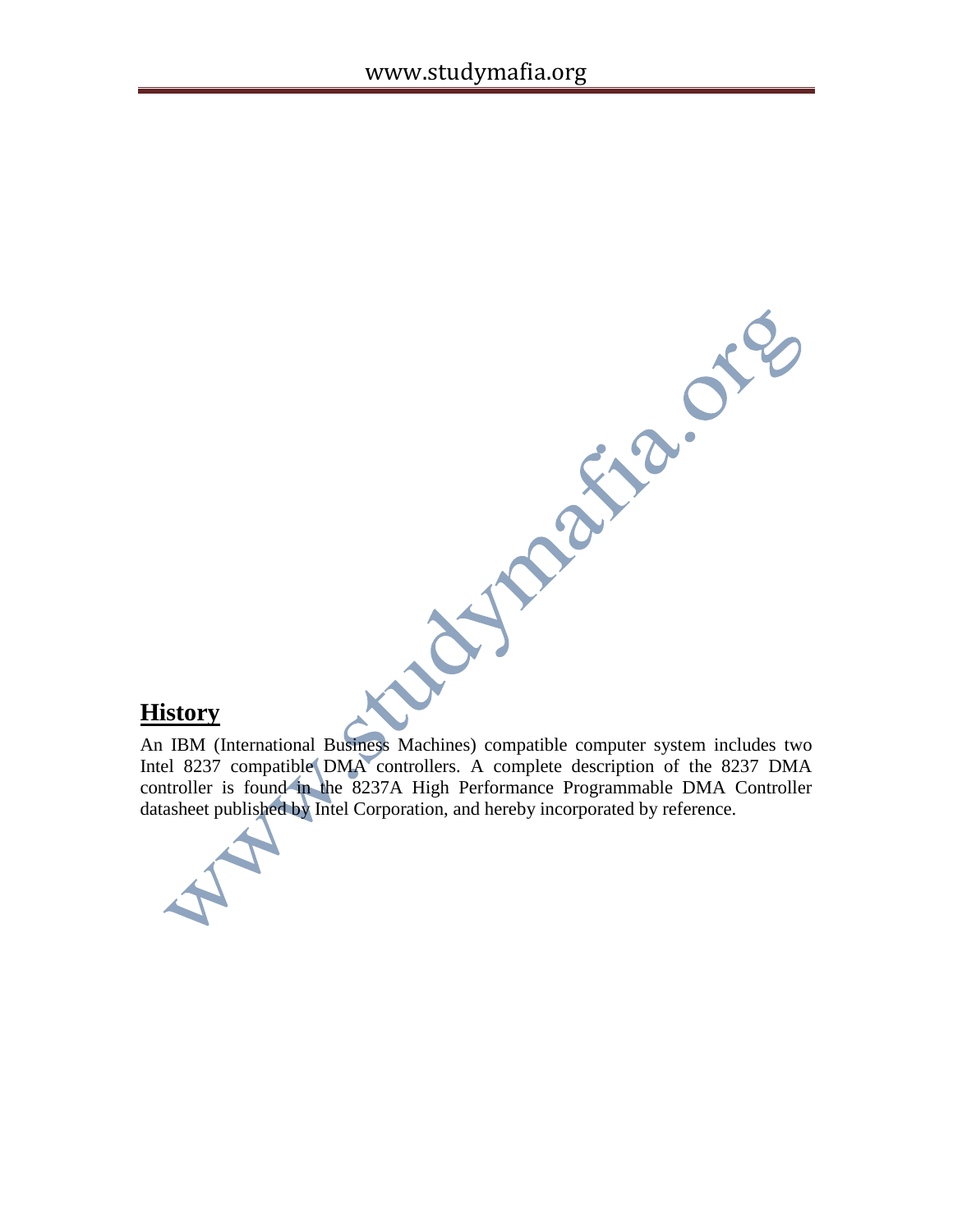Why we need **DMA?**<br>The assumption about 10 devices is that it's really, really street and the CPU. The sammption about 10 devices is that it's really, really street and the control and the control of the control and the st

The assumption about I/O devices is that it's really, really slow, compared to the speed of the CPU. I/O devices include keyboard, mouse, printers, etc. While some devices may need quick response, usually when downloading or uploading data, I/O devices are general considered slow.

Rather than the CPU "polling" or asking the I/O device if it needs some action taken on its behalf, the I/O device interrupts the CPU by sending an interrupt signal (such as a positive edge). The CPU then temporarily stops what it is doing, and services the I/O device.

The code to do this is called the *interrupt handler*. The handler must already be loaded in memory before the interrupt has occurred .Occasionally, an I/O device needs to read from memory or write to memory. This can be very slow, as we shall see using Diagram of I/O devices.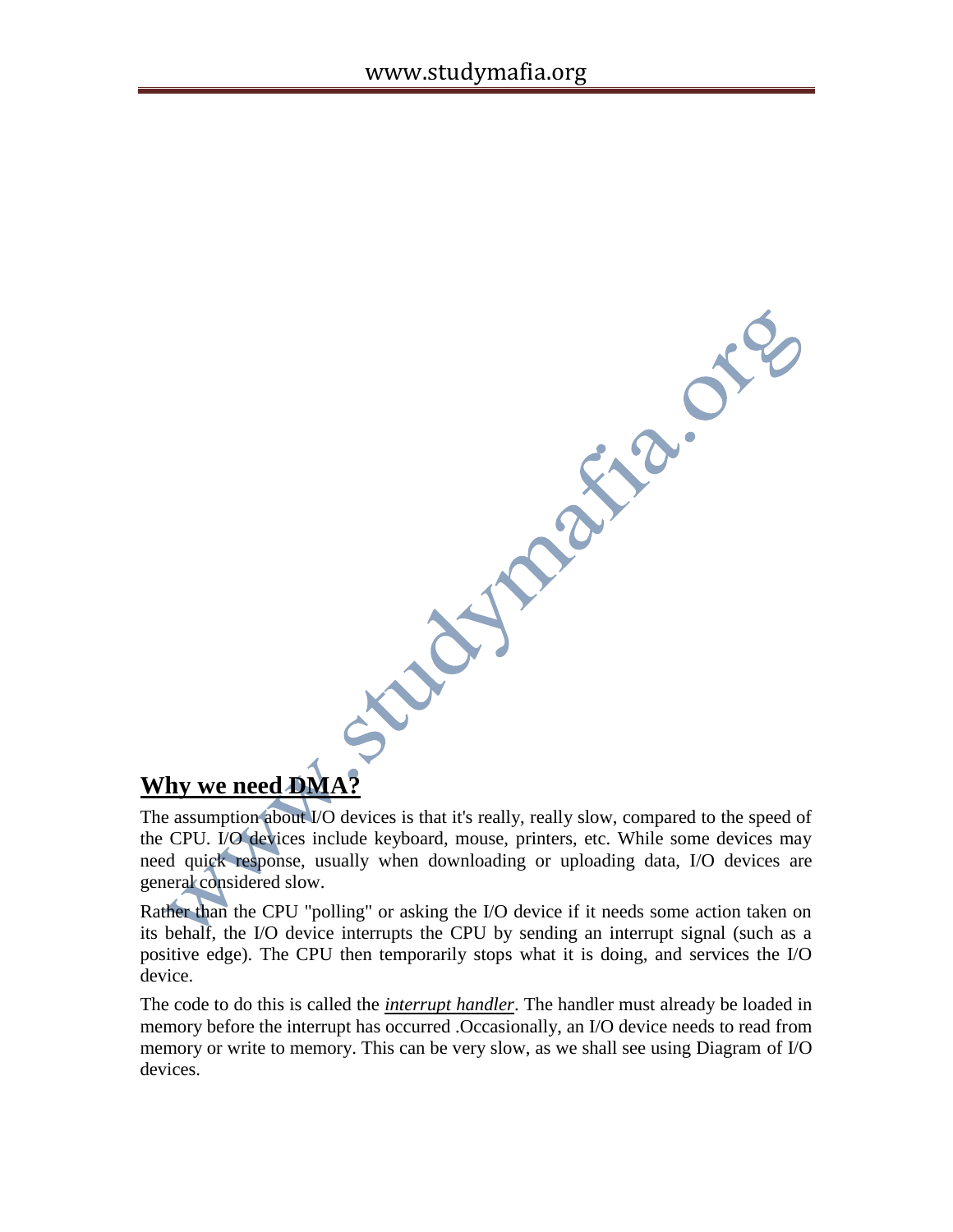Now imagine that the I/O device wants to store a lot of data to memory. Perhaps you have just taken some pictures on a digital video camera, and want to store this information.

One way to do this is to alert the CPU that the I/O device wants to store data to memory. These are the steps that might be taken.

- Ø CPU sends signal to I/O device to put data on data bus.
- Ø I/O device places data on data bus, and signals it has done so.
- Ø CPU reads in the data into a register, and signals the I/O device that it has finished reading the data.
- Ø CPU signals memory that it is ready to write data to memory.
- Ø CPU places address and data on data bus.
- Ø Memory writes data from data to some memory location.
- Ø Memory signals CPU it has written data.

Thus the data flows from the I/O device to the CPU, and from the CPU to memory.

After all, how can memory who is sending signals to it? How does it know that the CPU sends signals, instead of the device itself?

If the I/O device generates all the signals that the CPU does, then the I/O device can bypass the step where the data transfers to the CPU, thus, potentially doubling the speed.

## **What is actually DMA?**

Direct memory access (DMA) is a system whereby samples are automatically stored in system memory while the processor does something else. The process of transferring data via DMA is given below:

- 1. When data is ready for transfer, the board directs the system DMA controller to put it into in system memory as soon as possible.
- 2. As soon as the CPU is able (which is usually very quickly), it stops interacting with the data acquisition hardware and the DMA controller moves the data directly into memory.
- 3. The DMA controller gets ready for the next sample by pointing to the next open memory location.
- 4. The previous steps are repeated indefinitely, with data going to each open memory location in a continuously circulating buffer. No interaction between the CPU and the board is needed.
- **Problems with DMA**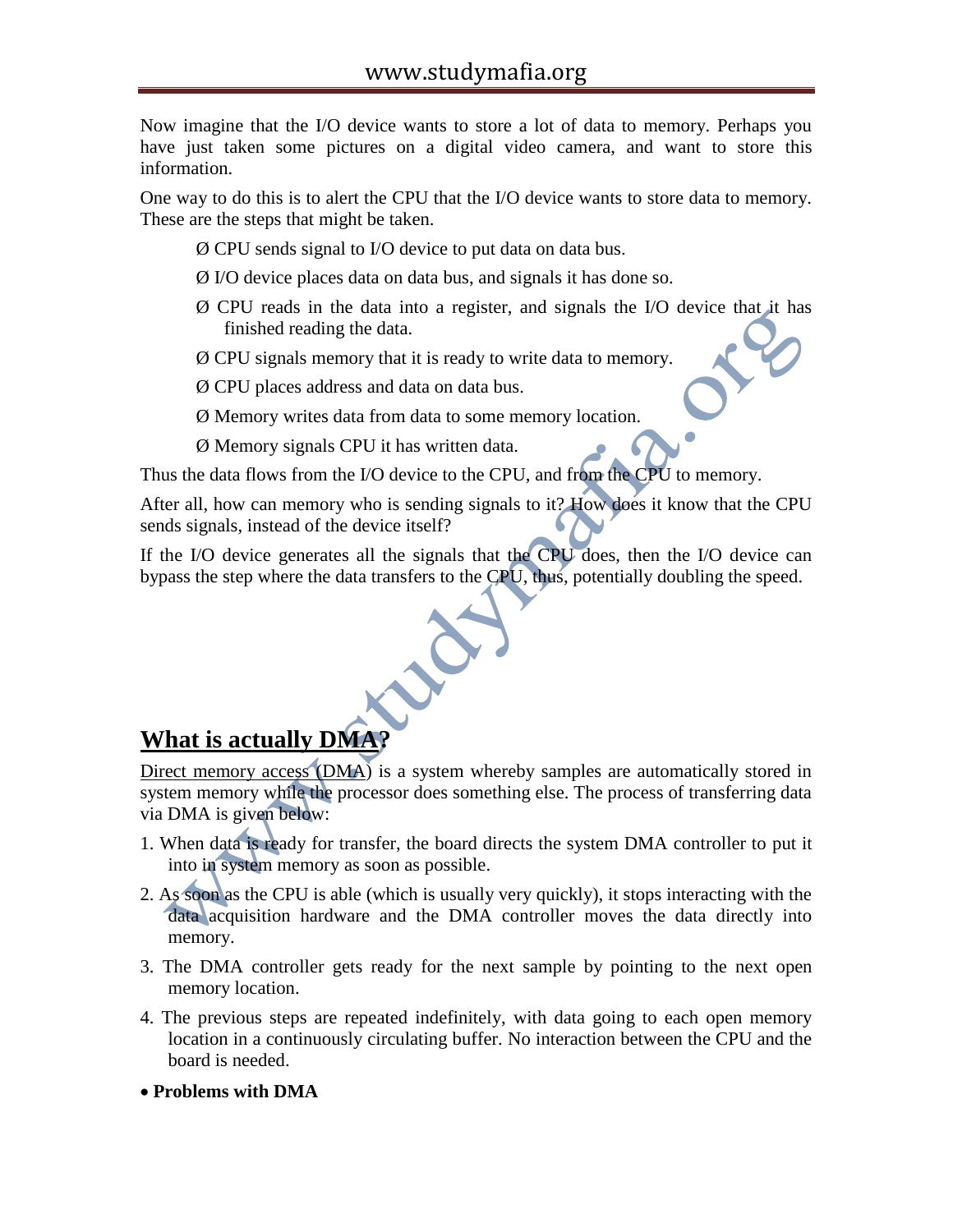There are some potential problems. Before we introduced I/O devices, the CPU was in charge of the bus. It was in control of when the bus was being accessed.

With I/O devices, both the CPU and the I/O device may be contending to use the address and data bus, so there needs to be some way of deciding who gets the bus at which time.

Furthermore, if there are more than one I/O devices trying to access the bus, we may have to decide which I/O device gets control.

One potential solution to the problem is to have a hardware device that is a bus arbitrator, which decides which device gets the bus, and helps coordinate who sends what signals to the memory.

The CPU may be placed in an idle state in variety of ways. One common method extensively used in microprocessor is to disable the buses through special control signals. Fig shows two control signals in the CPU that facilitate the DMA transfer. The bus request (BR) input is used by the DMA controller to request the CPU to relinquish control of the buses. When this input is active, The CPU terminates the execution of the current instruction and places the address bus, data bus, and read & writes lines into a high-impedance state. The high impedance state behaves like an open circuit, which means that the output is disconnected and does not have logic significance. The CPU activates the bus grant (BG) output to inform the external DMA that the buses are in the high impedance state the DMA that originated the bus request can now take control of the buses to conduct to memory transfer without processor intervention. When the DMA terminates the transfer, It disables the bus request line. The CPU disables the bus grant, take control of the buses, and returns to its normal operation.



Ø When starting an operation, the CPU informs the DMA module about:

- What operation (read or write);

- The address of the I/O device involved;

- The starting location in memory where information has to be

Stored to or read from;

- The number of words to be transferred.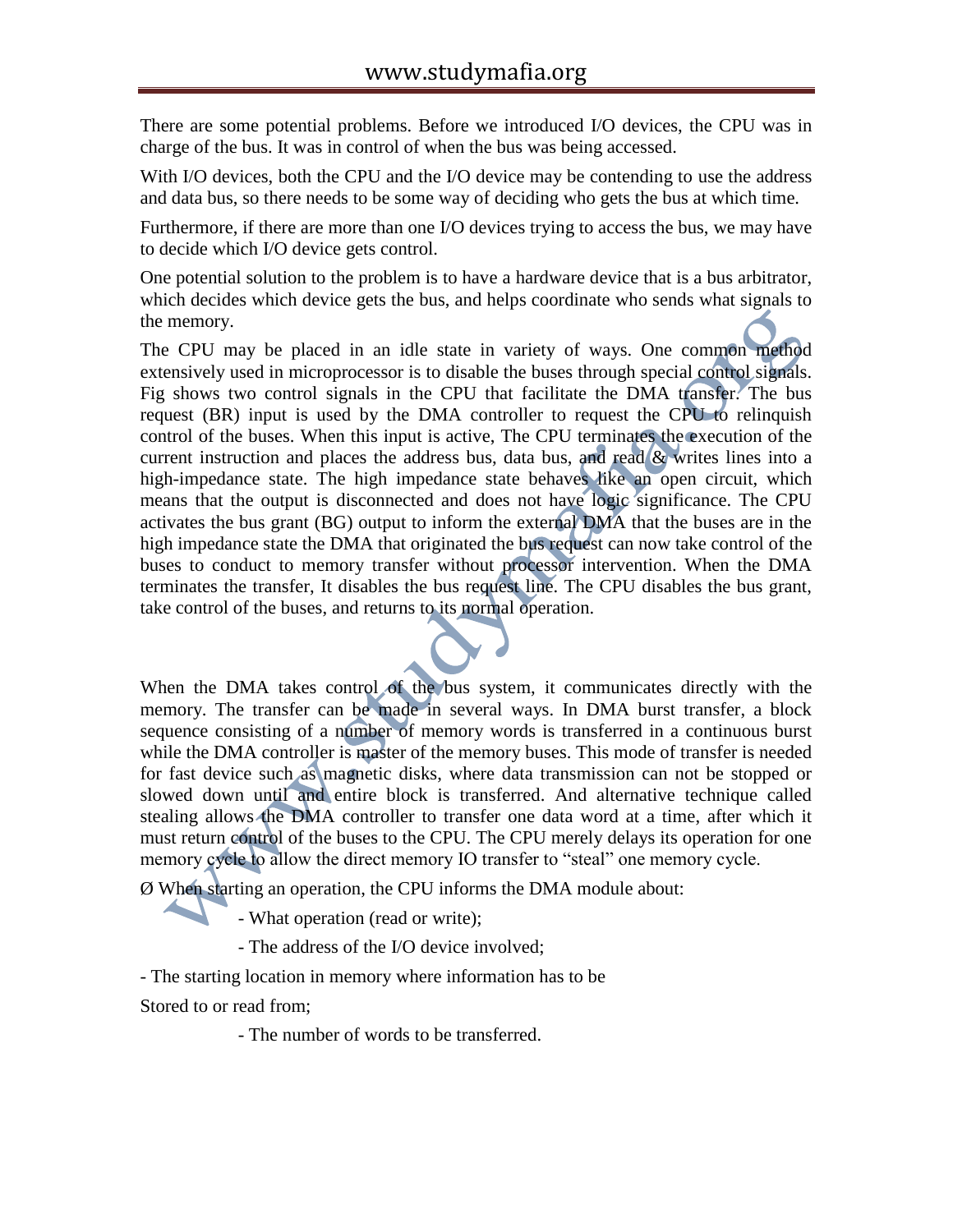### **DMA Channels**

The 8237 DMA controller provided by IBM (International Business Machines) is a peripheral interface circuit for allowing peripheral devices to directly transfer data to or from main memory. It includes four independent channels and may be expanded to any number of channels by cascading additional controller chips. In the IBM architecture, two DMA controllers are used. One DMA controller is used for byte transfers, and the second DMA controller is user for word (16-bit) transfers. All four channels (designated 0, 1, 2 and 3) of the byte-wide DMA controller are dedicated to performing byte DMA operations. Of the four channels (designated 4, 5, 6 and 7) of the word-wide DMA controller channels 5, 6 and 7 are dedicated or word DMA operations. Channel 4 is used for cascading the two controllers together and, therefore, is not available for normal DMA.

10 AV

**WAREN** OTE

**DMA used for** 0 8-bit transfer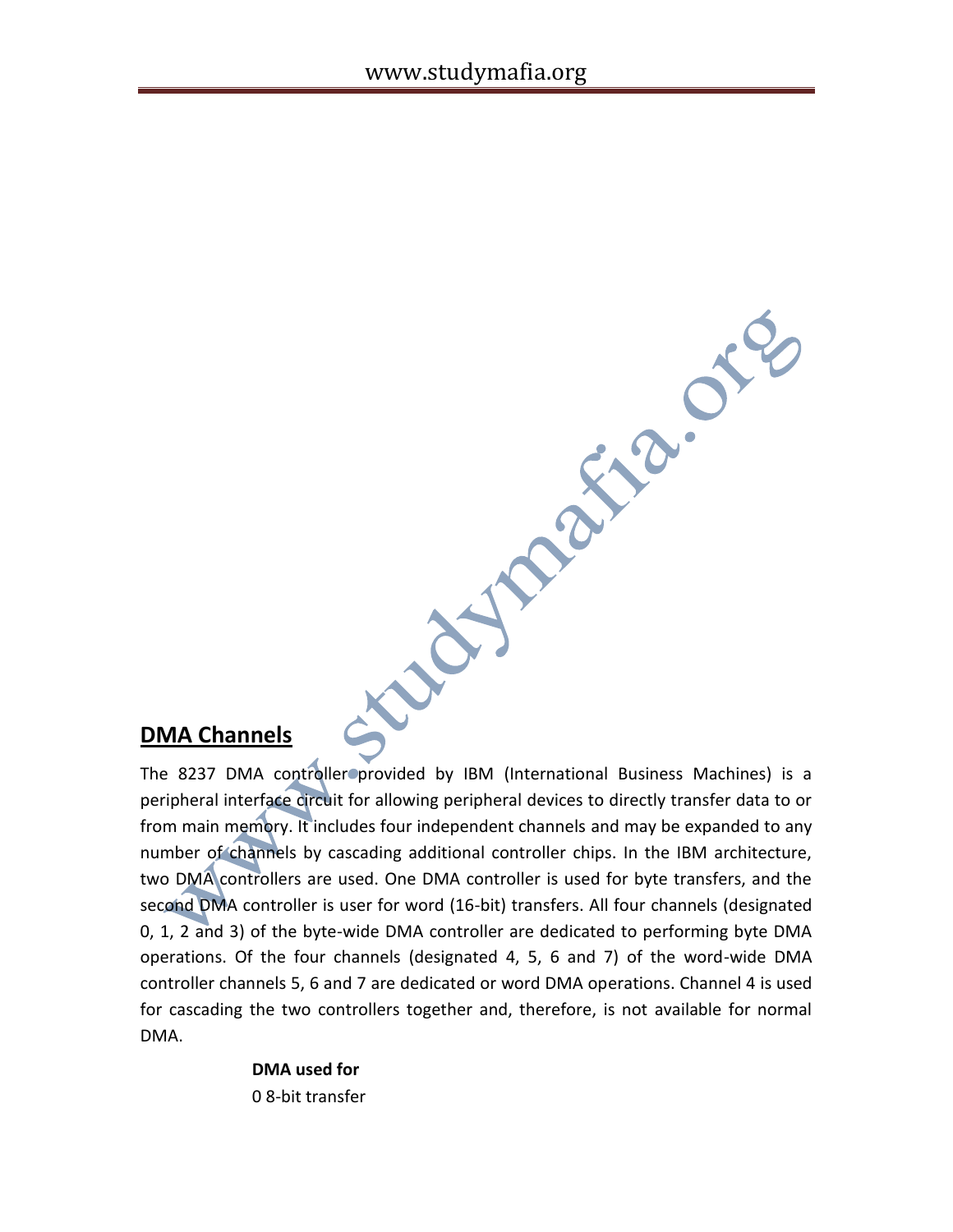- 1 8-bit transfer
- 2 Floppy disk controller
- 3 8-bit transfer
- 4 Cascade from 0-3
- 5 16-bit transfer
- 
- 6 16-bit transfer<br>7 16-bit transfer<br>And March 2000 7 16-bit transfer

### **Different Modes of DMA operation**

There are three different modes of DMA operations:

- 1. Continuous DMA
- 2. Cycle stealing
- 3. interleaved DMA

#### **1. Continuous DMA**

It is also referred to as DMA transfer. In this scheme a sequence of arbitrary length of data is transferred in a single continuous burst during which the DMA controller is the master of the system bus. The controller halts the CPU at the end of current instruction while CPU's address and data bus are put in floating state by means of tristate buffers.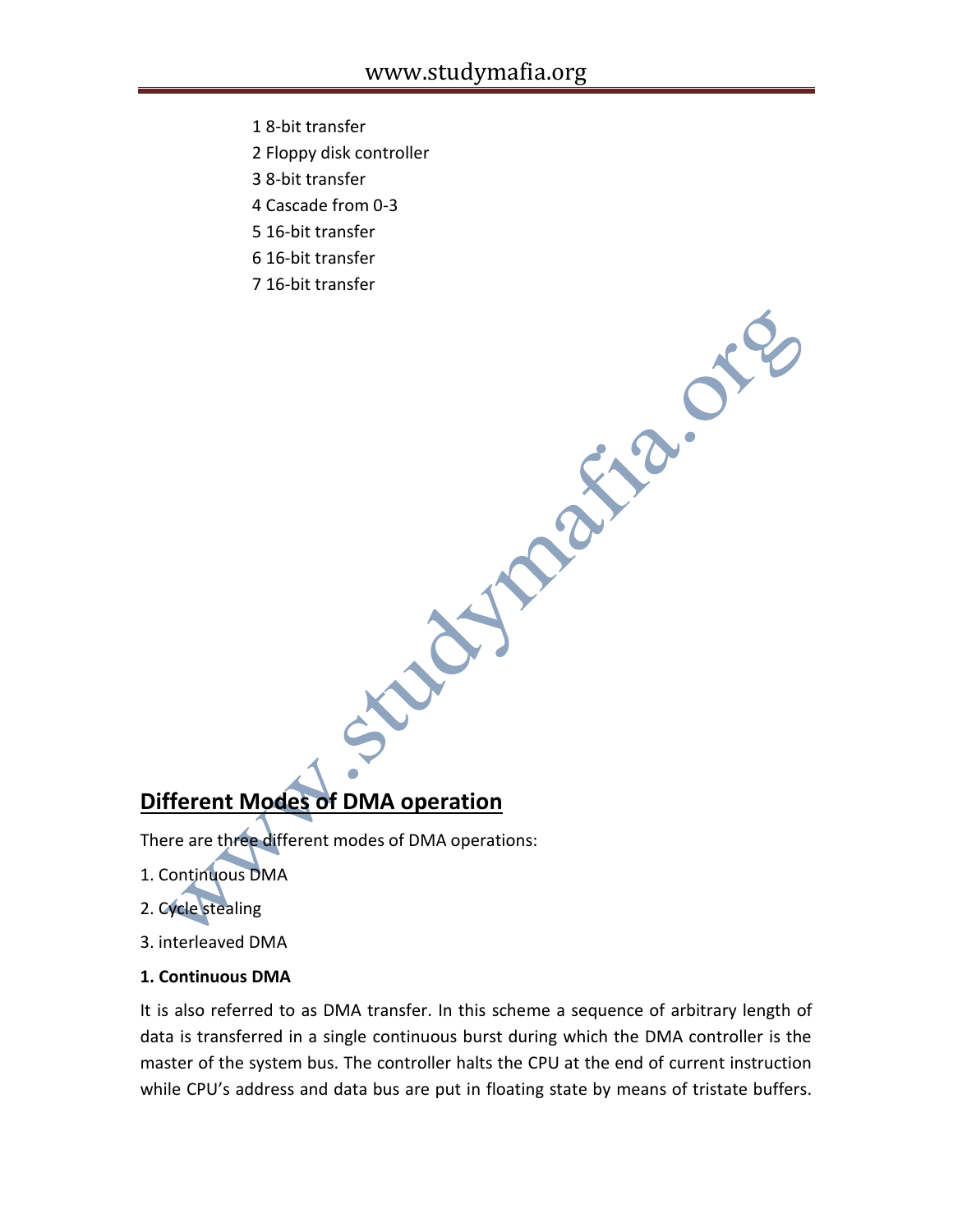The DMA controller then subsequently calls up the memory addresses at the specified clock rate and exchanges data with memory via the data bus as instructed. The data source/destination specified by the IOAR is modified after each transfer. also the data counter in DCR gets decremented. The block transfer terminates while DCR becomes zero. At this point controller deactivates HALT signal and relinquishes control of the system bus. It may also send an interrupt signal to the CPU.

This type of processor halted DMA can support highest IO data transmission rate. So it is suitable to handle IO devices needing high data transfer rate such as disk drive where data transmission cannot be stopped or slowed down without loss of data.

#### **2. Cycle stealing**

The underlying concept of such techniques is to enable DMA controller to steal a few cycles while it controls system bus to exchange data with memory. Subsequently the control is return back to the CPU. This reduces DMA controller's interference In CPU's activities.

Halt and restart is the simple technique derived out of the previous scheme of DMA block transfer with the modification that the CPU

Is halted for a small duration while a few data words are exchanged by the DMA controller. The CPU is allowed to return back to its ON state after elapse of the specified halting duration. By varying the inactive duration of CPU, a trade off between DMA rate and CPU's processing Requirement of a computing environment.

CPU can be equipped with special cycle stretching inputs which suspend processor's clock for a few microseconds upon receiving DMA request signal. One or more data word can then be exchanged with memory under DMA control without actually halting the CPU or waiting for the completion of current instruction. Clock suspension is limited to small duration such that internal data is not lost in CPU employing dynamic circuits.

The cycle stretching input for a few microprocessors are: WAIT for Z80, HOLD for 8085.DMA for 6809, TSC for 6800.

Transparent DMA is the technique which employs cycle stealing in true sense. Usually there exists instructions in all processors while it works on data stored in its internal registers and so does not utilize system bus. Such cycles can be truly stolen by the DMA controller while taking note of the signals generated during execution of such instructions by the CPU.

#### **3. Interleaved (Multiplexed) DMA**

If main memory is, roughly speaking, twice as fast as the processor, then the processor and DMA accesses of memory can be interleaved on alternate half cycle of the clock as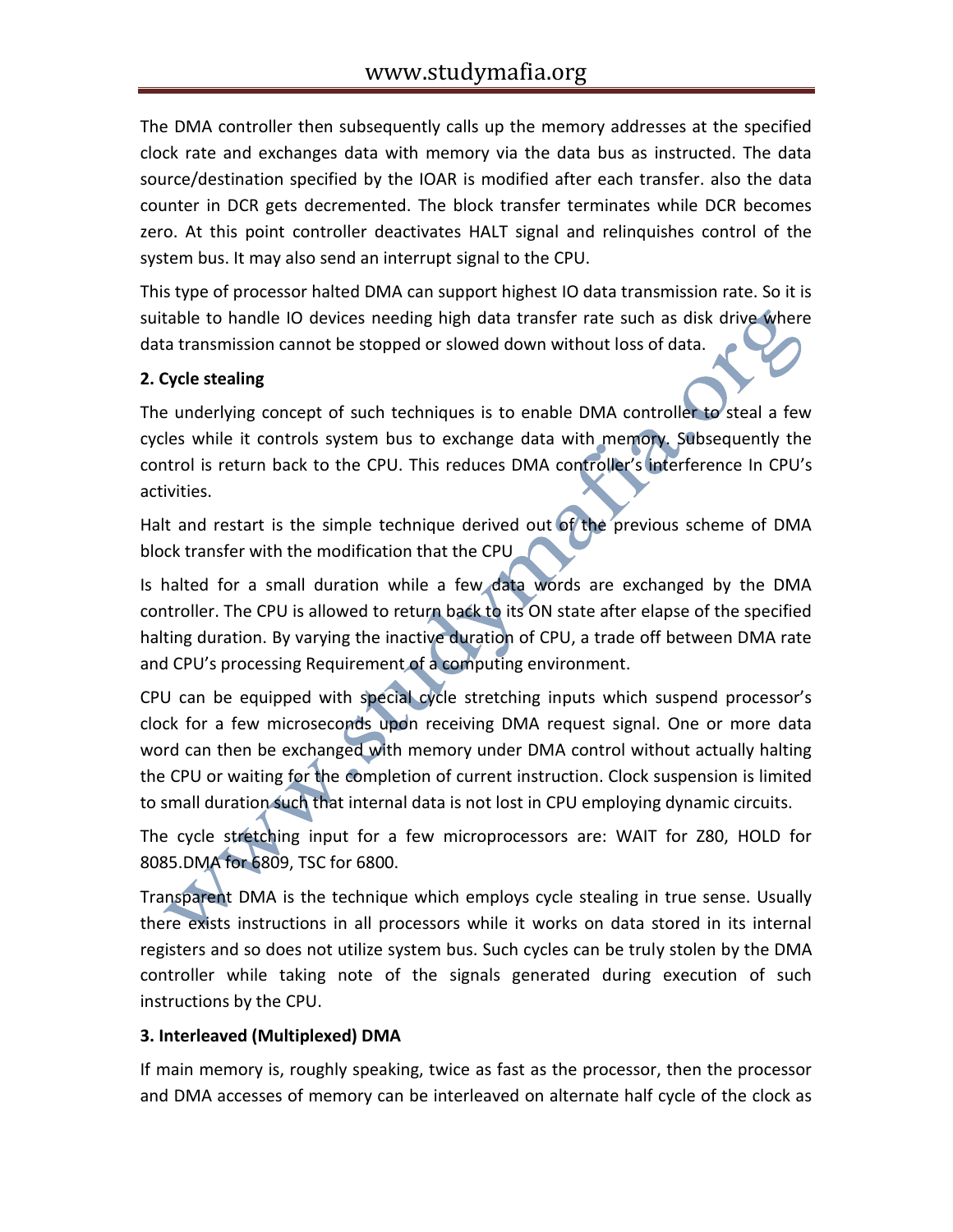shown in fig. the DMA accesses the memory during first half of the clock cycle while CPU accesses during second half. A scheme can be easily implemented with Motorola 68000 family processor which executes memory read/write during second half of clock. To implement the scheme it is necessary to buffer the address and data buses so that processor can be

Disconnected from the memory bus during first half of the CPU clock. No aspect of the main program execution by the CPU or its timing gets affected. Hence this is a true transparent DMA operation achieved with the additional cost of high speed memory employed in the system.

The block diagram of a system equipped with multiple DMA controllers is shown in fig. Any DMA controller can raise the bus request line. The bus controller, CPU in the present case, resolve the bus arbitration. The units, as noted in fig can be DMA controller or coprocessors, some of which can also be act as potential master of the bus. The bus controller unit in CPU on getting a DMA request responds by getting DMA ack after getting control of system bus at DMA breakpoint. The requesting the DMA ack signal now becomes bus master and executes the DMA operations.DMA chaining is the scheme which enables the DMA controller to carry out a sequence of DMA block transfers without any reference to CPU. At the end of the transfer of the current data block, the DMA controller registers are initialized to the desired value and the next DMA block transfer operation is initiated if the DMA chaining flag is set in the control register IOCSR. Additional circuit in the DMA controller can recognize the chaining operation and realize the intended behavior.

The flowchart shown in fig summarizes the sequence of actions associated with DMA block transfer. At the end of IO data transfer, the DMA controller can draw CPU'S attention by generating the IO interrupt signal. In response, the CPU can check the status of execution and take appropriate action as may be executing the interrupt service routine.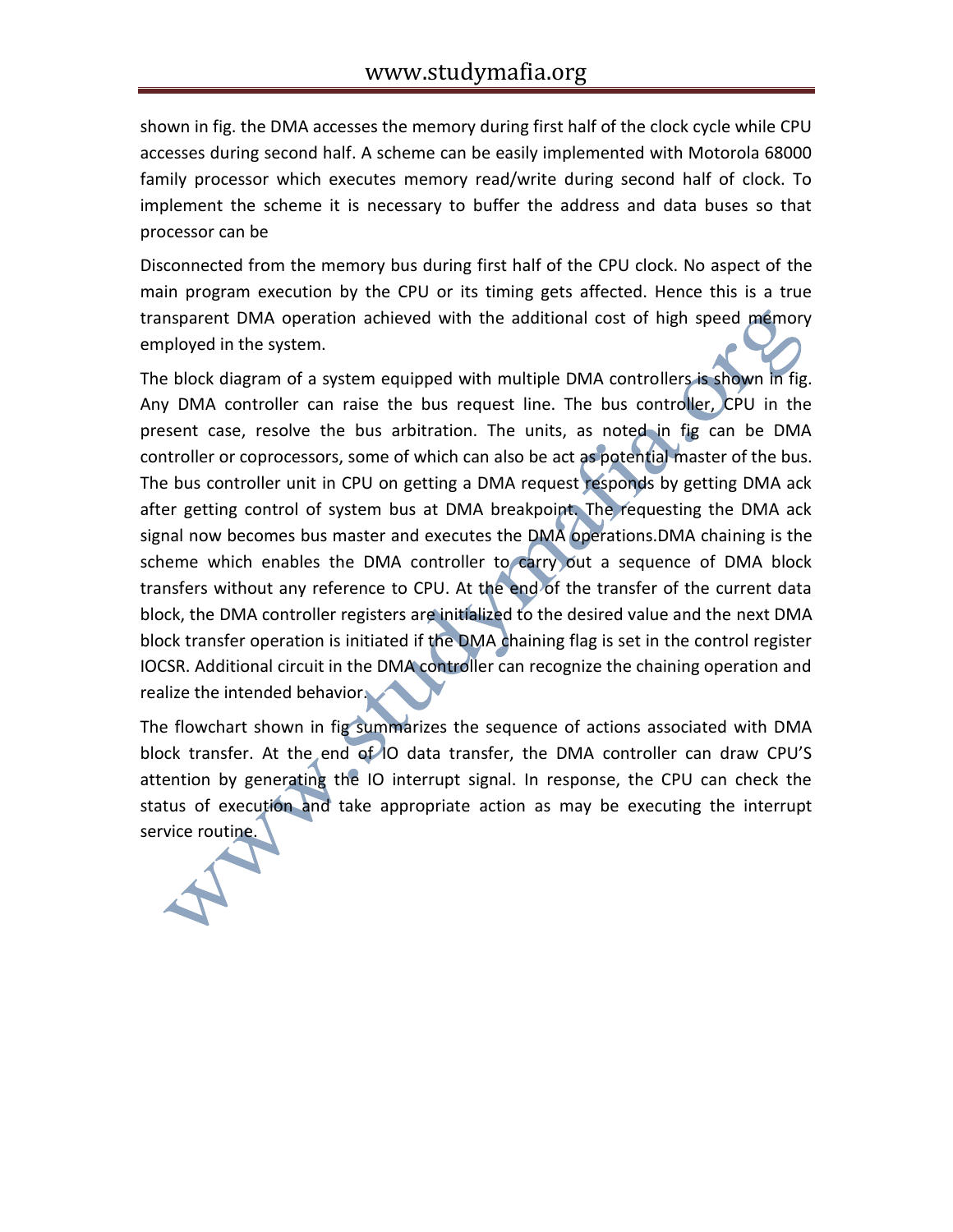## **DMA Operational Modes and Settings**

The 8237 DMA can be operated in several modes. The main ones are:

#### **Single**

A single byte (or word) is transferred. The DMA must release and re-acquire the bus for each additional byte. This is commonly-used by devices that cannot transfer the entire block of data immediately. The peripheral will request the DMA each time it is ready for another transfer.

Aymaxa.org

The standard PC-compatible floppy disk controller (NEC 765) only has a one-byte buffer, so it uses this mode.

#### · **Block/Demand**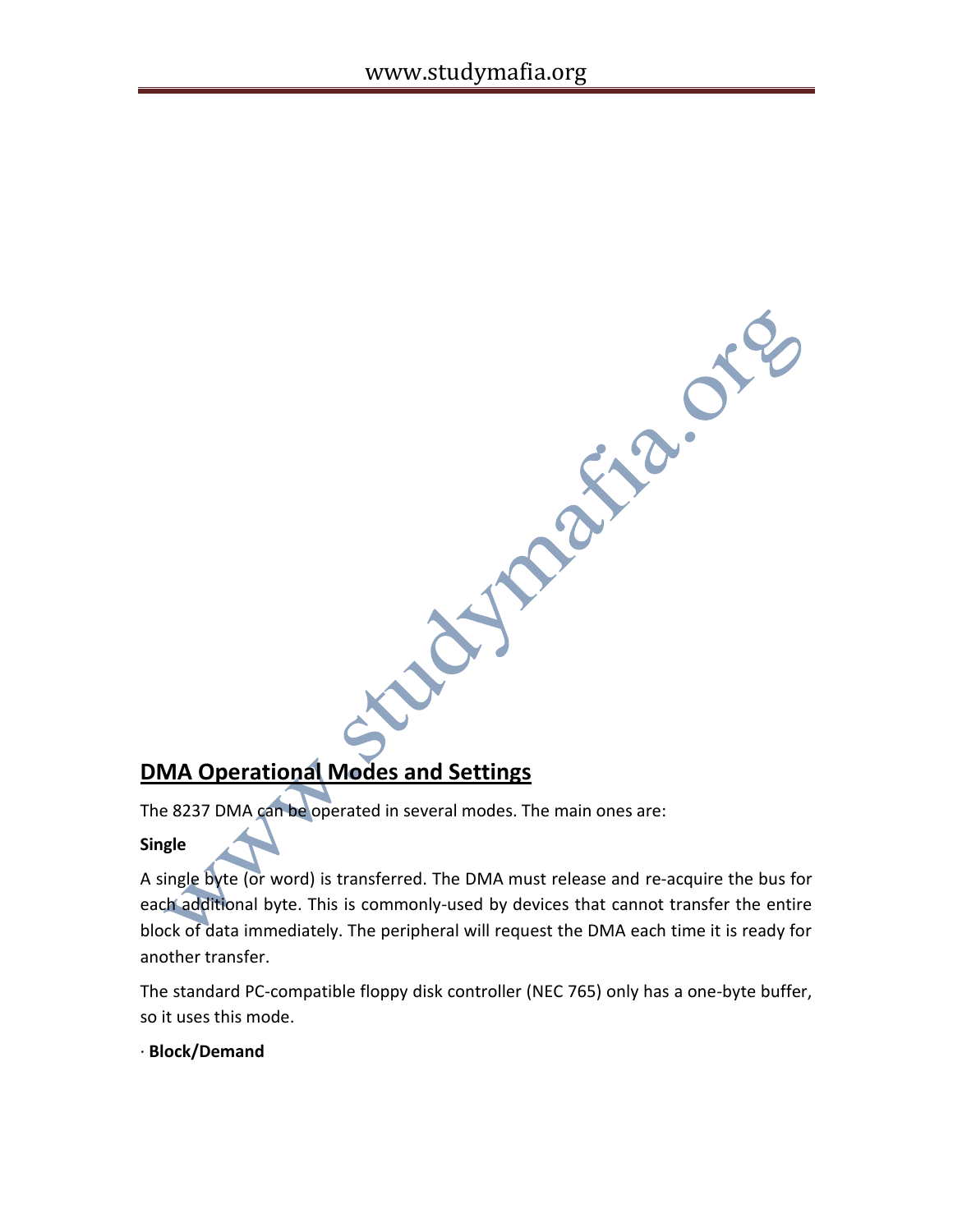Once the DMA acquires the system bus, an entire block of data is transferred, up to a maximum of 64K. If the peripheral needs additional time, it can assert the READY signal to suspend the transfer briefly. READY should not be used excessively, and for slow peripheral transfers, the Single Transfer Mode should be used instead.

The difference between Block and Demand is that once a Block transfer is started, it runs until the transfer count reaches zero. DRQ only needs to be asserted until -DACK is asserted. Demand Mode will transfer one more bytes until DRQ is de-asserted, at which point the DMA suspends the transfer and releases the bus back to the CPU. When DRQ is asserted later, the transfer resumes where it was suspended.

Older hard disk controllers used Demand Mode until CPU speeds increased to the point that it was more efficient to transfer the data using the CPU, particularly if the memory locations used in the transfer were above the 16Meg mark.

#### · **Cascade**

This mechanism allows a DMA channel to request the bus, but then the attached peripheral device is responsible for placing the addressing information on the bus instead of the DMA. This is also used to implement a technique known as ``Bus Mastering''.

When a DMA channel in Cascade Mode receives control of the bus, the DMA does not place addresses and I/O control signals on the bus like the DMA normally does when it is active. Instead, the DMA only asserts the -DACK signal for the active DMA channel.

At this point it is up to the peripheral connected to that DMA channel to provide address and bus control signals. The peripheral has complete control over the system bus, and can do reads and/or writes to any address below 16Meg. When the peripheral is finished with the bus, it de-asserts the DRQ line, and the DMA controller can then return control to the CPU or to some other DMA channel.

Cascade Mode can be used to chain multiple DMA controllers together, and this is exactly what DMA Channel 4 is used for in the PC architecture. When a peripheral requests the bus on DMA channels 0, 1, 2 or 3, the slave DMA controller asserts HLDREQ, but this wire is actually connected to DRQ4 on the primary DMA controller instead of to the CPU. The primary DMA controller, thinking it has work to do on Channel 4, requests the bus from the CPU using HLDREQ signal. Once the CPU grants the bus to the primary DMA controller, -DACK4 is asserted, and that wire is actually connected to the HLDA signal on the slave DMA controller. The slave DMA controller then transfers data for the DMA channel that requested it (0, 1, 2 or 3), or the slave DMA may grant the bus to a peripheral that wants to perform its own bus-mastering, such as a SCSI controller.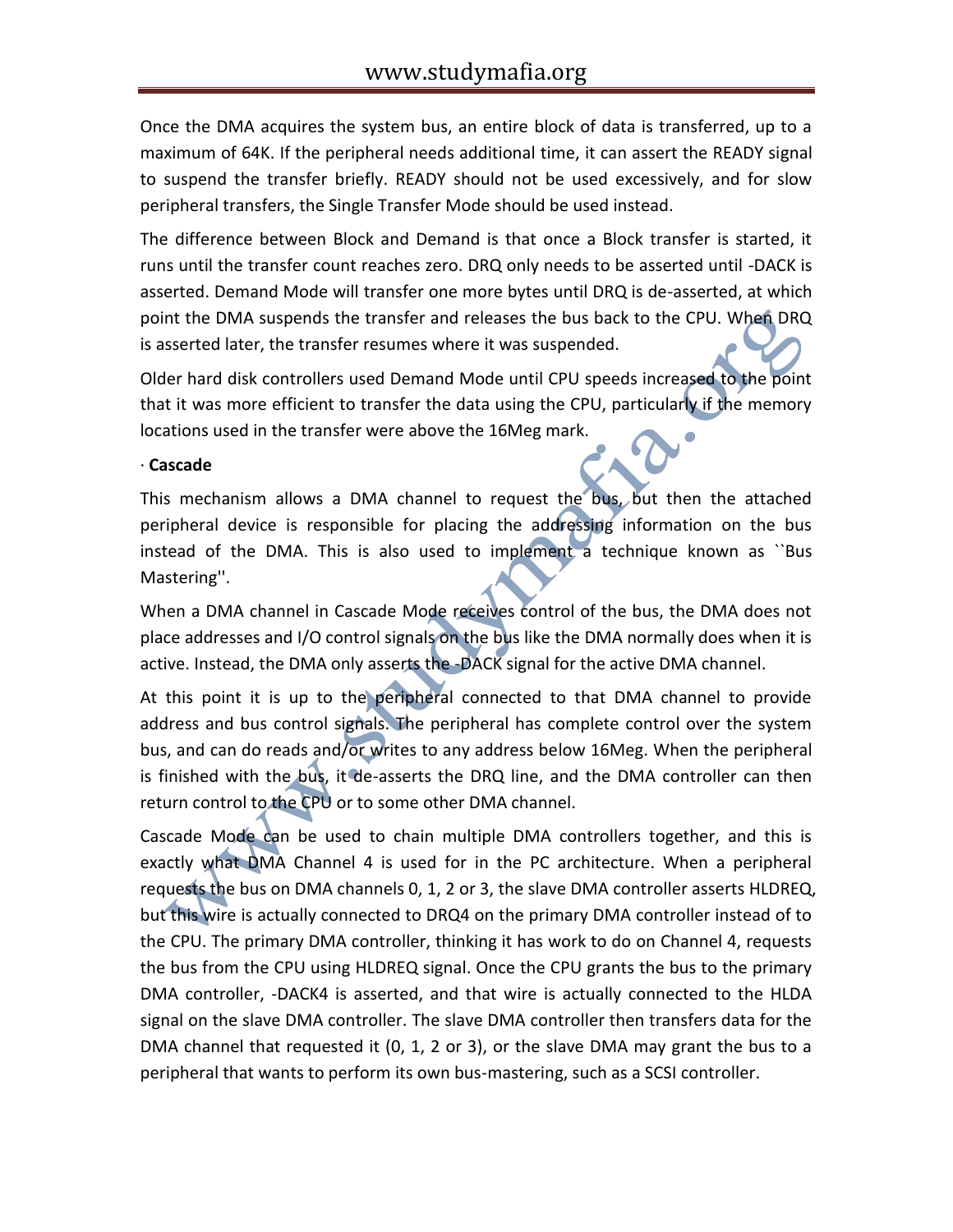Because of this wiring arrangement, only DMA channels 0, 1, 2, 3, 5, 6 and 7 are usable with peripherals on PC/AT systems.

DMA channel 0 was reserved for refresh operations in early IBM PC computers, but is generally available for use by peripherals in modern systems.

When a peripheral is performing Bus Mastering, it is important that the peripheral transmit data to or from memory constantly while it holds the system bus. If the peripheral cannot do this, it must release the bus frequently so that the system can perform refresh operations on main memory.

#### · **Auto initialize**

This mode causes the DMA to perform Byte, Block or Demand transfers, but when the DMA transfer counter reaches zero; the counter and address are set back to where they were when the DMA channel was originally programmed. This means that as long as the peripheral requests transfers, they will be granted. It is up to the CPU to move new data into the fixed buffer ahead of where the DMA is about to transfer it when doing output operations, and to read new data out of the buffer behind where the DMA is writing when doing input operations.

This technique is frequently used on audio devices that have small or no hardware ``sample'' buffers. There is additional CPU overhead to manage this ``circular'' buffer, but in some cases this may be the only way to eliminate the latency that occurs when the DMA counter reaches zero and the DMA stops transfers until it is reprogrammed.

help you get started in understanding DMA and Windows drivers, this section describes key concepts in DMA device architecture and introduces the terminology that will be used in this paper.

# **How DMA Interface?**

Figure shows a logical pin out and internal registers of 8237, it also shows the interface with the 8085 using a 3-to 8 decoder. The 8237 has four independent channels, CH0 to CH3, Internally, two 16-bit registers are associated with each channel: One is used to load a starting address of the byte to be copied and the second is used to load a count of the number of bytes to be copied. Figure shows eight such registers that can be accessed by the MPU. The addresses of these registers are determined by four address lines, A3 to A0, and the chip select (CS) signal. Address 0000 on lines A3-A0 selects CH0 Memory Address Register (MAR) and address 0001 selects the next register, CH0 Count. Similarly, all the remaining registers are selected in sequential order. The last eight registers are used to write commands or read status as shown. In Figure, the MPU accesses the DMA controller by asserting the signal Y0 of the decoder. 'Therefore, the addresses of these internal registers range from 00 to 0FH as follows: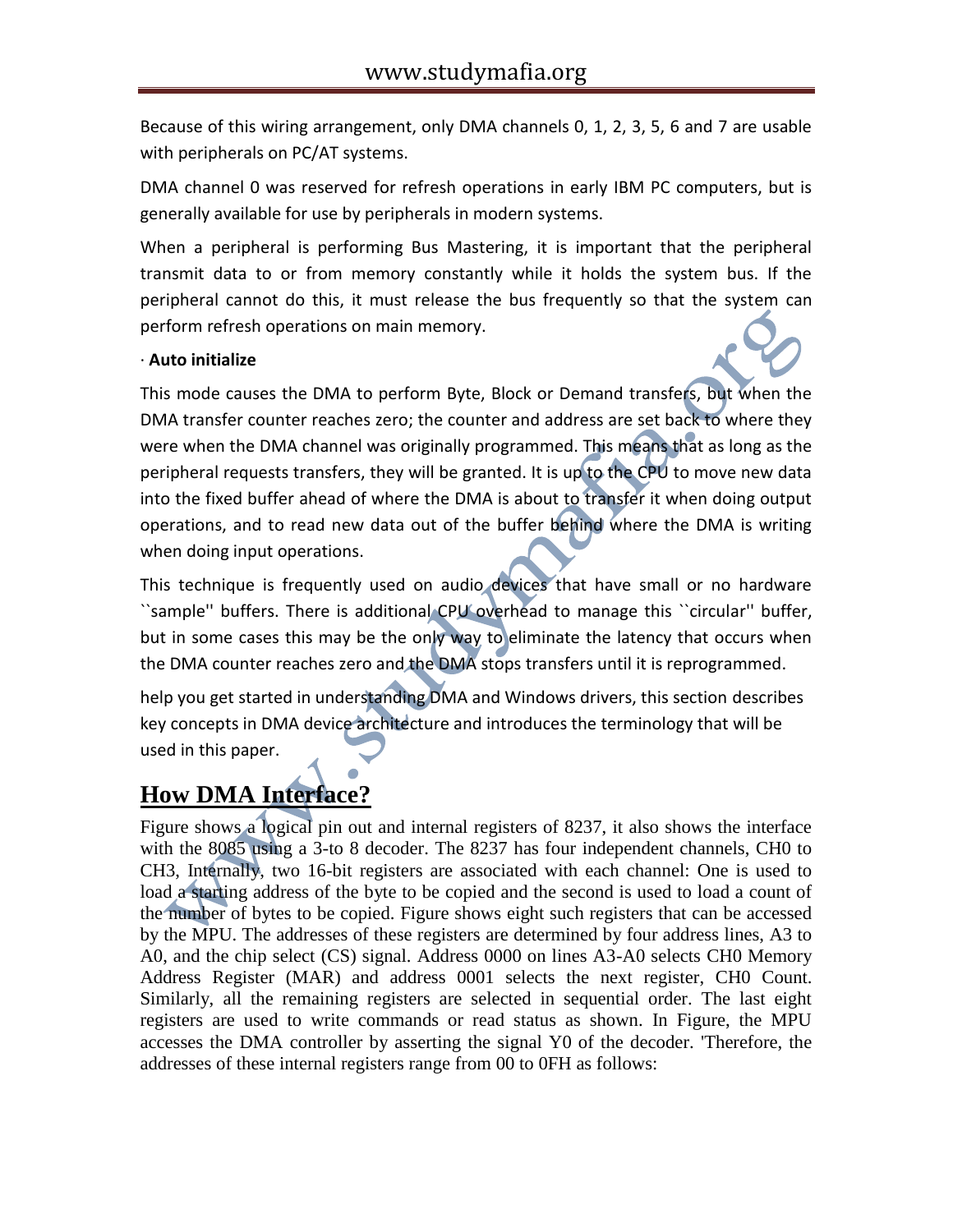## **DMA Signals**

**DMA Signals are divided into two groups: (i) one group of signals shown on the** left of the 823 $\pi$  is used for interfacing with the MPU, (ii) the second  $\pi$  into the size of the 8237 is for comparistion on the right-ha left of the 8237 is used for interfacing with the MPU, (ii) the second group shown on the right-hand side of the 8237 is for communicating with peripherals. Some of these signals are bidirectional and their functions are determined by the DMA mode of operation (I/O or processor). The signals that are necessary to understand the DMA operation are explained as follows:

- o **DREQ0-DREQ3-DMA Request:** These are four independent, asynchronous input Signals to the DMA channels through peripherals such as floppy disks and the hard disk. To obtain DMA service, a request is generated by activating the DRBQ line of the channel.
- o **DACK0-DACK3-DMA Acknowledge:** These are output lines to inform the individual peripheral that a DMA is granted, DREQ and DACK are equivalent to handshake signals in I/O devices.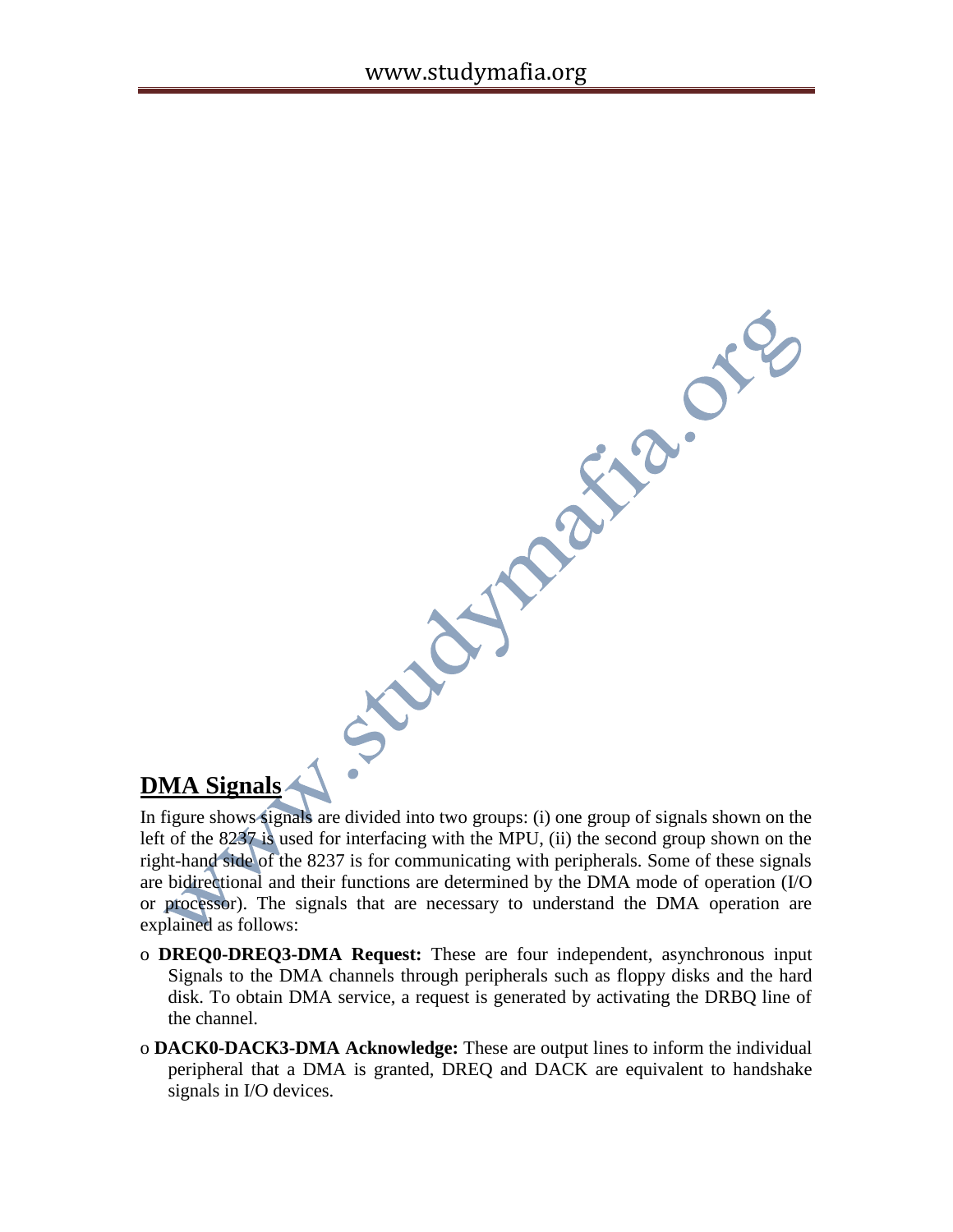- o **AEN and ADSTB—Additives Enable and Address Length:** These are active high output signals that are used to latch a high-order address byte to generate a 16-bit address.
- o **MEMR and MEWR—Memory Read and Memory Write:** These are output signals used during the DMA cycle to write and read From memory.
- o **A3-A0 and A7-A4—Address:** A3-A0 are bidirectional address lines. These are used as inputs In access control registers as shown. During the DMA cycle, these lines are used as output lines to generate a low-order address than is combined with the remaining address lines  $A_7$ -A4.
- o **HRQ and HLDA—Hold Request and Hold Acknowledge:** HRQ is an output signal used to request the MPU control of the system bus, After receiving the HRQ The MPU completes the bus cycle in process and issues the HLDA signal.

### **Memory DMA (MemDMA)**

The Memory DMA (MemDMA) controller provides memory-to-memory DMA transfers among the ADSP-BF535 processor memory spaces. These memory spaces include the Peripheral Component Interconnect (PCI) address spaces, L1, L2, external synchronous and asynchronous memories.

The MemDMA controller consists of two channels—one for the source, which is used to read from memory, and one for the destination, which is used to write to memory. Both channels share a 16-entry, 32-bit FIFO. The source DMA channel fills the FIFO; the destination DMA channel

Empties it. The FIFO depth significantly improves throughput on block transfers between internal and external memory. The FIFO supports 8-, 16-, and 32-bit transfers. However,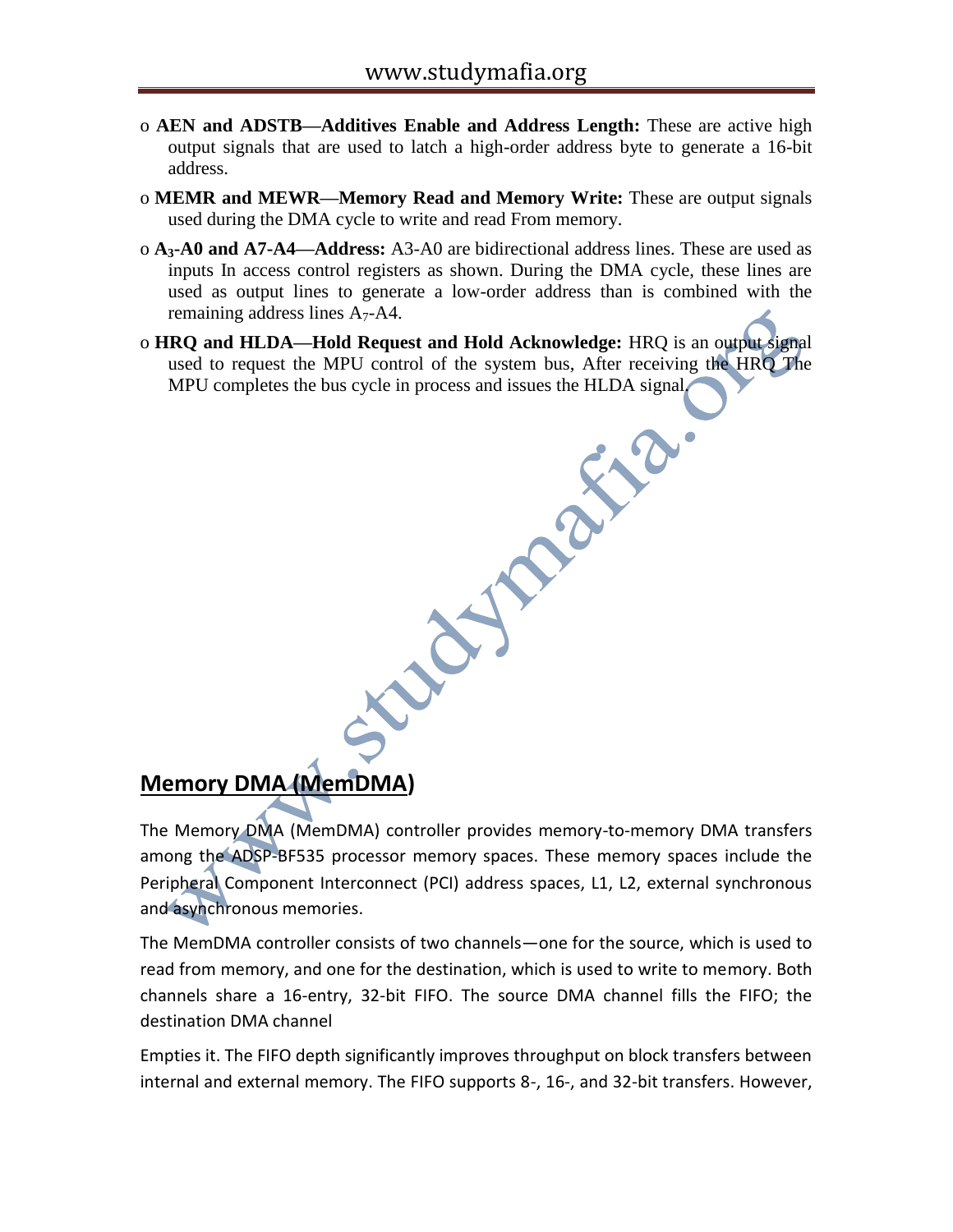8- and 16-bit transfers use only part of the 32-bit data bus for each transfer; therefore, the throughput for these transfer sizes is less than for full, 32-bit DMA operations.

Two separate linked lists of descriptor blocks are required—one for the source DMA channel and one for the destination DMA channel. The separation of control allows an off-chip host processor to manage one list through the PCI port bus and the core processor to manage the other list. Because the source and destination DMA channels share a single FIFO buffer, the descriptor blocks must be configured to have the same transfer count and data size.

It is preferable to activate interrupts on only one channel. This eliminates ambiguity when trying to identify the channel (either source or destination) that requested the<br>interrupt. interrupt.

## **Remote Direct Memory Access**

**Remote Direct Memory Access** (**RDMA**) is a concept whereby two or more Computers communicate via Direct Memory Access directly from the main memory of one system to the main memory of another. As there is no CPU, cache, or context switching overhead needed to perform the transfer, and transfers can continue in parallel with other system operations, this is particularly useful in applications where high throughput, low latency networking is needed such as in massively parallel Linux clusters. The most common RDMA implementation is over Infiniband Although RDMA over Infiniband is technologically superior to most alternatives; it faces an uncertain commercial future.

This also has the advantage that software-based RDMA emulation will be possible, allowing interoperation between systems with dedicated RDMA hardware and those without. One example of this might be the use of a server with a hardware-equipped RDMA to serve a large number of clients with software-emulated RDMA implementations.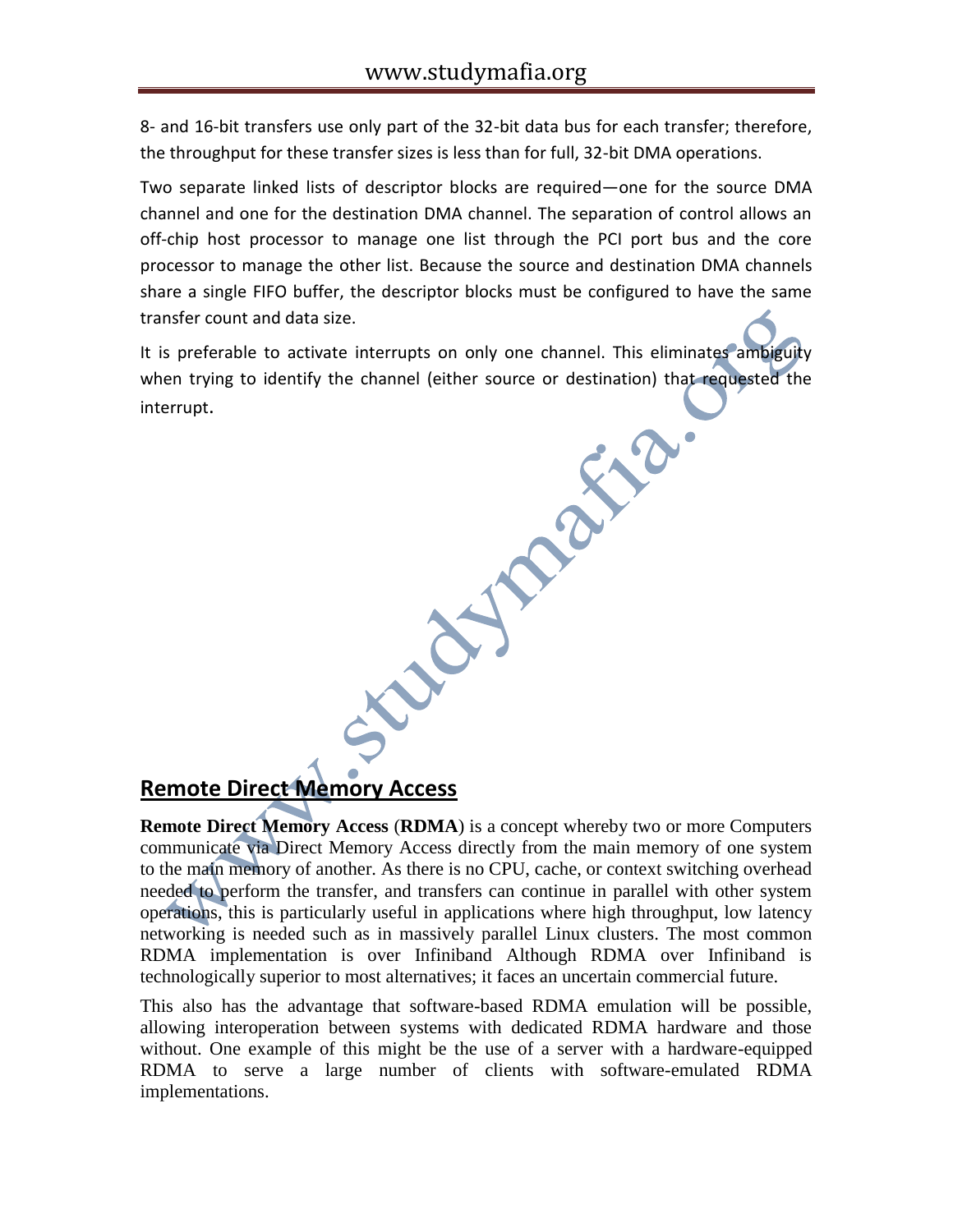Joseph's ore

## **Hardware and software requirement**

In a computer with DMA Hardware the software is relieved from the task of performing the IO operations, However, It is the software's responsibility to tell the DMA Hardware What types of an I/O Operation is required and to signal the DMA Hardware when it should begin performing an IO operation. Once this is done by the CPU software, the DMA hardware performs the data transfer without the help of the CPU. After all the data bytes are transferred, the DMA hardware reports the 'completed' information to the CPU. Figure illustrates the protocol between the DMA hardware and software. The DMA parameters should basically include the following information:

- 1. The I/O device to be involved in the data transfer.
- 2. The indirection of data transfer –whether an input operation or an output operation.
- 3. The number of bytes to be transferred between the memory and the device.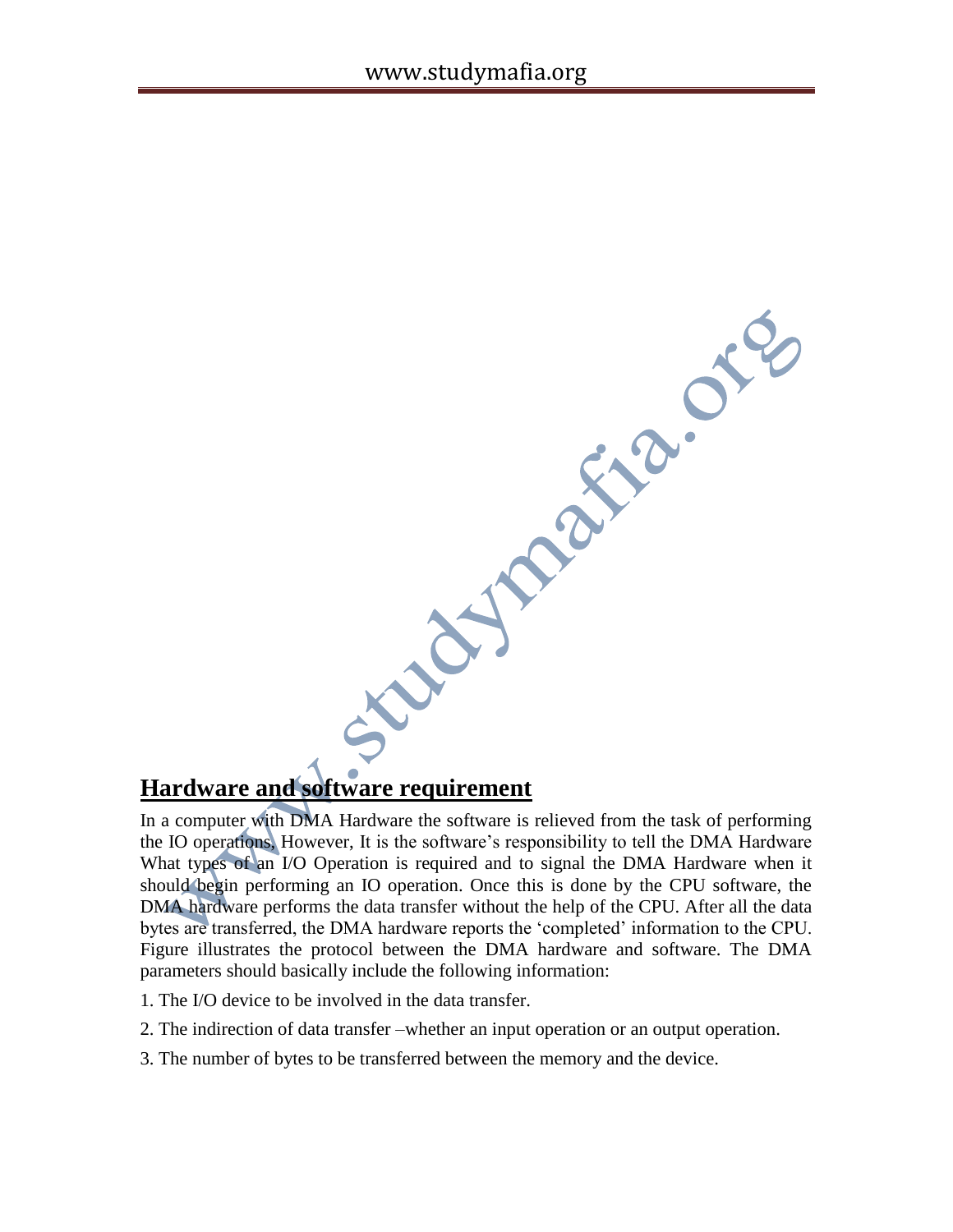4. The start address of the memory area from where the data has to be read (for an output operation) or in which the data has to be stored (for an input operation).

The method of supplying the DMA parameters to the DMA hardware varies with the architecture of the computer. In a large system the DMA parameters are not directly issued to the DMA hardware. Instead the parameters are indirectly transferred by using a portion of the memory as shown in fig. The software stores the parameters in the main memory from where the DMA hardware fetches them. On the other hand in micro- computer it is the software's responsibility to issue all DMA parameters to the DMA hardware by means of OUT instructions this is shown in figure.

The DMA hardware store the DMA parameters in different registers .When data bytes are transferred, the DMA hardware continuously updates certain parameters. The 'byte count' parameter is decremented by one for every byte transferred whereas the 'memory address' parameter is incremented by one for every byte transferred .Once 'byte count' reaches zero, the DMA hardware terminates the data transfer.

When designing a DMA may, you should have

- Ø Address register
- Ø Byte Control register
- Ø Status register
- Ø DMA control register

### **Advantages:**

- 1. DMA is fast because a dedicated piece of hardware transfers data from one computer location to another and only one or two bus read/write cycles are required per piece of data transferred.
- 2. DMA is usually required to achieve maximum data transfer speed, and thus is useful for high speed data acquisition devices.
- 3. DMA also minimizes latency in servicing a data acquisition device because the dedicated hardware responds more quickly than interrupts, and transfer time is short.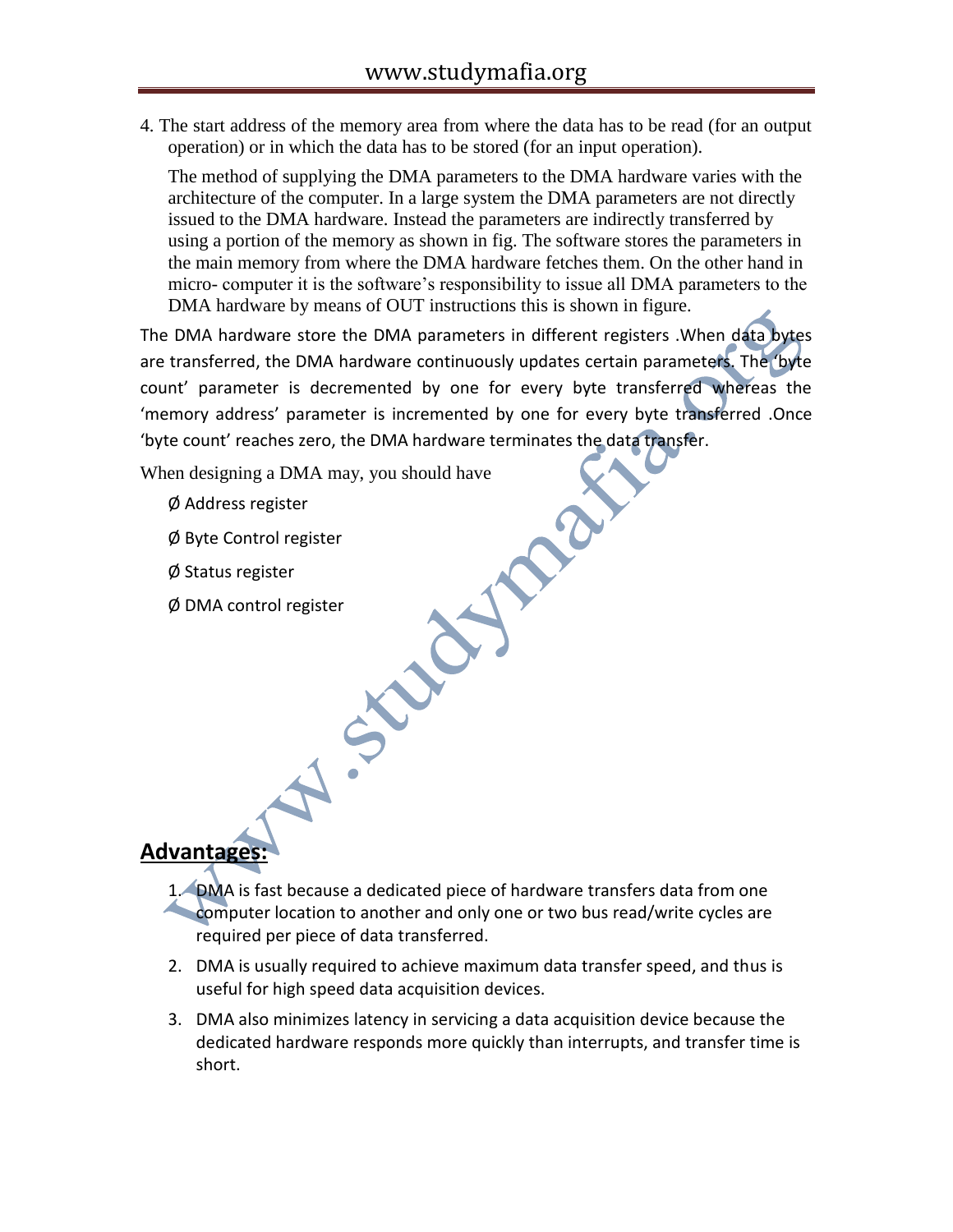- 4. Minimizing latency reduces the amount of temporary storage (memory) required on an I/O device.
- 5. DMA also off-loads the processor, which means the processor does not have to execute any instructions to transfer data. Therefore, the processor is not used for handling the data transfer activity and is available for other processing activity. Also, in systems where the processor primarily operates out of its cache,<br>data transfer is actually occurring in parallel, thus increasing overall system<br>utilization. data transfer is actually occurring in parallel, thus increasing overall system utilization.

**Disadvantages**

- 1. Cost of DMA hardware
- 2. DMA is useful only for DATA commands. All non-data commands have to be executed by CPU.
- 3. Data has to be stored in continuous locations in memory.
- 4. CPU's intervention is required for initializing DMA logic for every continuous data block transfer. In other words, DATA CHAINING is not possible.
- 5. All error conditions have to be read and analyzed by CPU.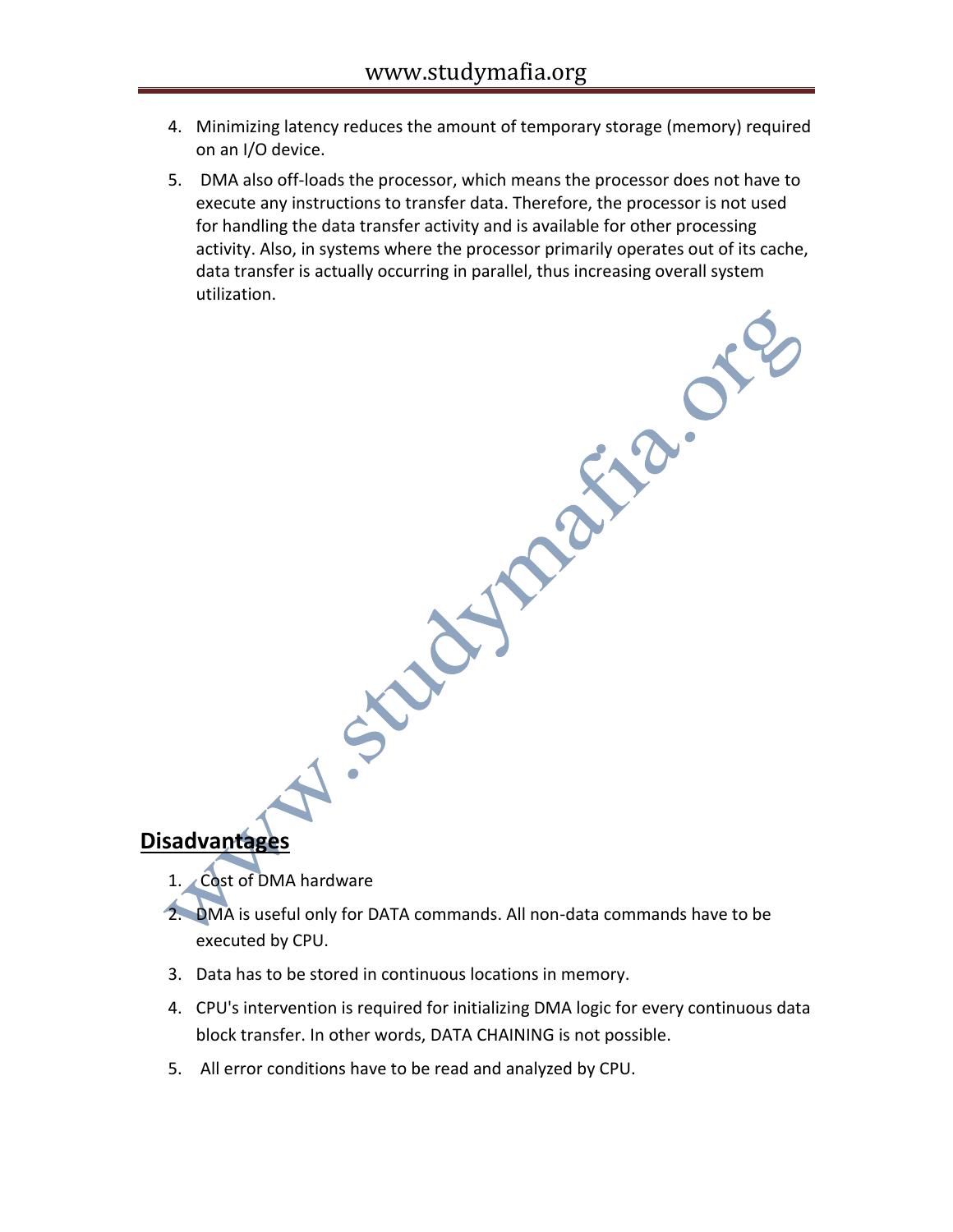6. These limitations have lead to the next mode of the INPUT/OUTPUT i.e. INPUT/OUTPUT channels.

### **Application**

- H .S Kitchman org 1. DMA has been a built-in feature of PC architecture since the introduction of the original IBM PC.
- 2. PC-based DMA was used for floppy disk I/O in the original PC and for hard disk I/O in later versions.
- 3. PC-based DMA technology, along with high-speed bus technology, is driven by data storage, communications, and graphics needs–all of which require the highest rates of data transfer between system memory and I/O devices.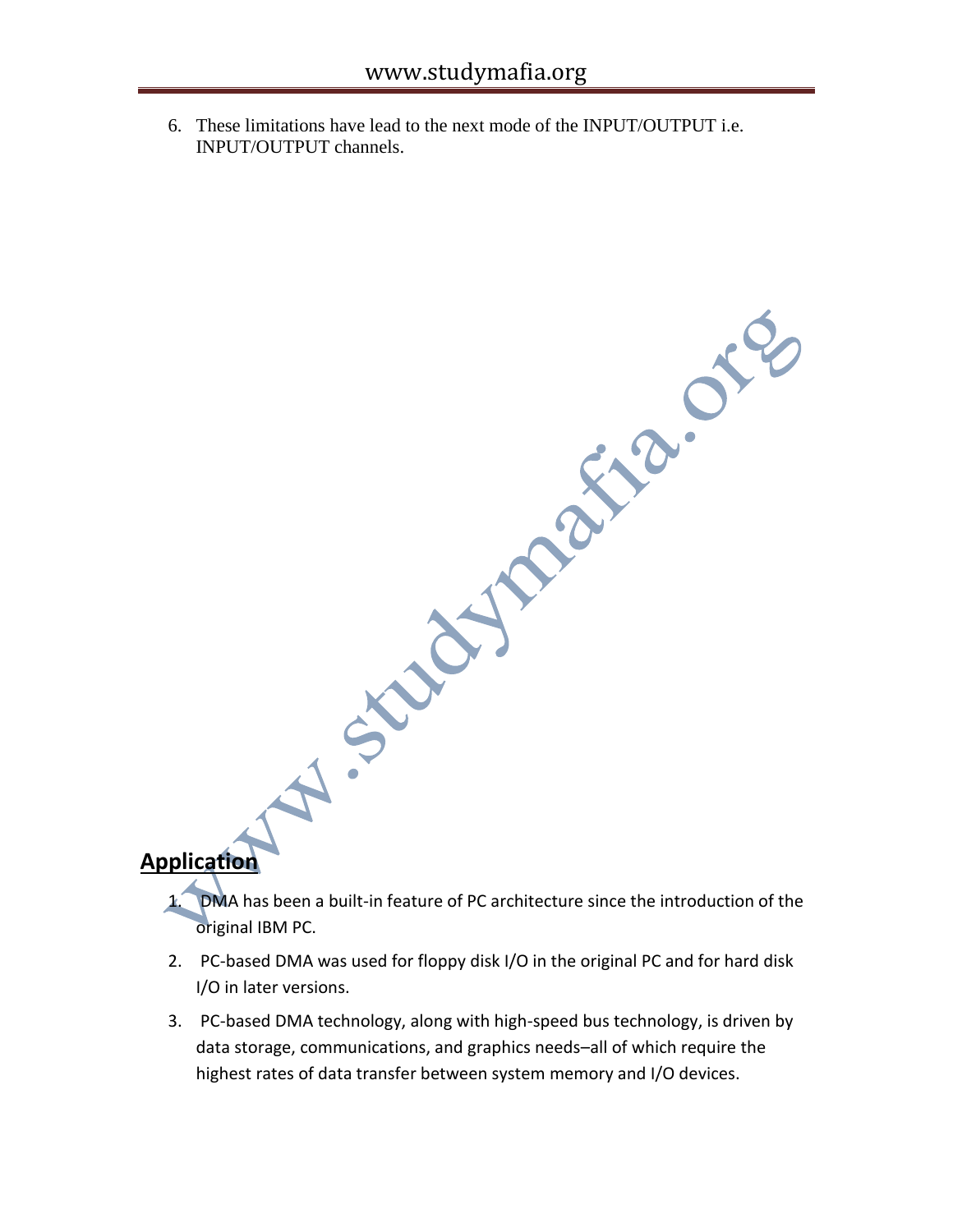# **Conclusion**

National Instruments uses DMA hardware and software technology to achieve high throughput rates as well as to increase system utilization. These achievements are accomplished by using a background mechanism of data transfer that minimizes CPU usage. Data acquisition users are highly aware of the advantages of background data acquisition, and DMA solutions have been very popular. Lab Driver double-buffered data acquisition features are popular among users for experiments involving large amounts of data that are reduced as the data is acquired. Users appreciate the flexibility of buffering up the data and processing it in blocks, rather than having to acquire and stop for processing, or having to read individual points.

REC.

**Magical** 

Although DMA increases system utilization and achieves high throughput, remember that interrupts do offer some advantages over DMA. A DMA controller can only transfer data from one location to another. However, it is often desirable to process data on the fly–for example, searching for a trigger condition in the data before saving it into memory, or implementing a high-speed process control loop. Interrupt-driven